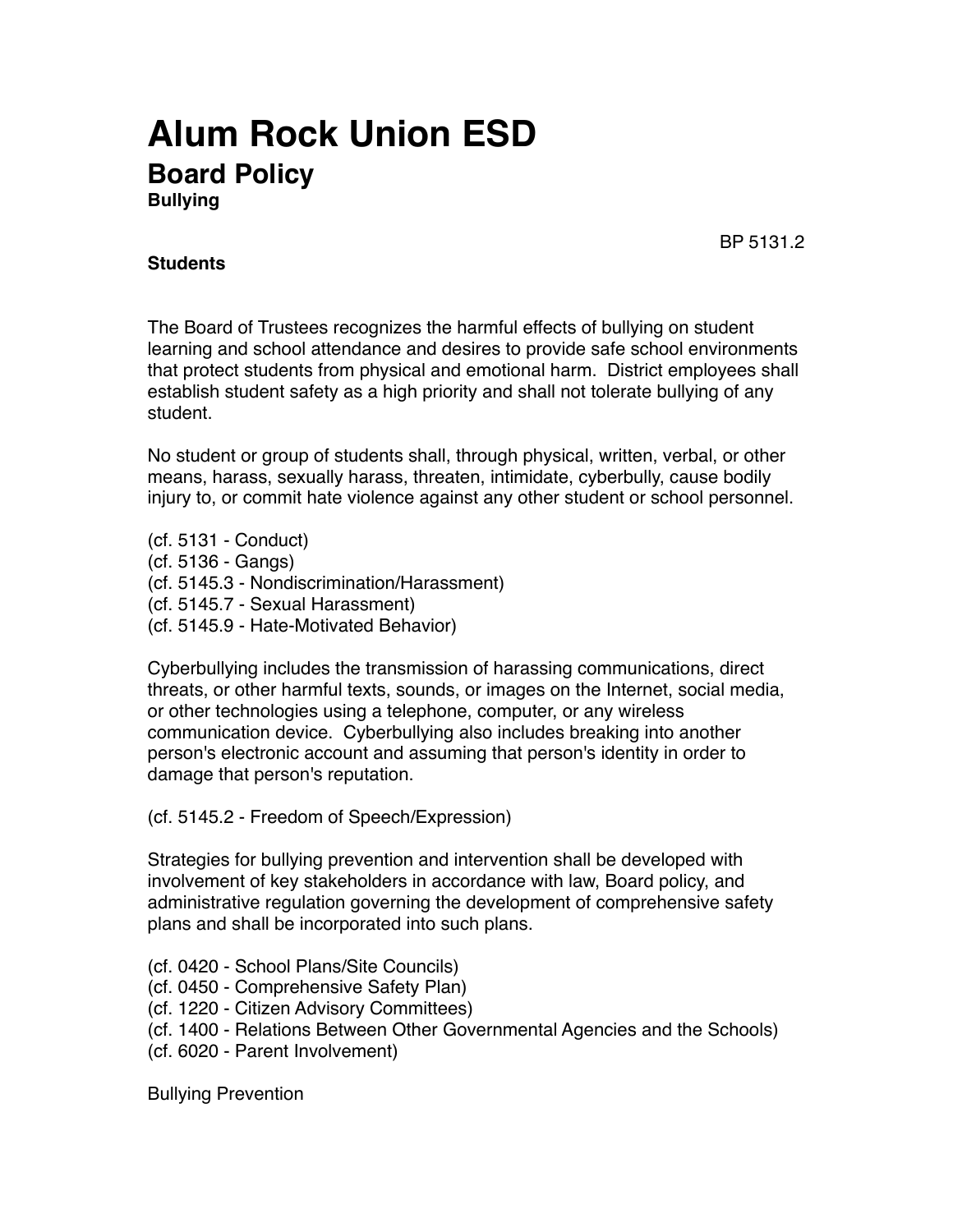To the extent possible, district and school strategies shall focus on prevention of bullying by establishing clear rules for student conduct and strategies to establish a positive, collaborative school climate. Students shall be informed, through student handbooks and other appropriate means, of district and school rules related to bullying, mechanisms available for reporting incidents or threats, and the consequences for perpetrators of bullying.

(cf. 5137 - Positive School Climate) (cf. 6164.2 - Guidance/Counseling Services)

The district may provide students with instruction, in the classroom or other educational settings, that promotes effective communication and conflict resolution skills, social skills, character/values education, respect for cultural and individual differences, self-esteem development, assertiveness skills, and appropriate online behavior.

(cf. 6163.4 - Student Use of Technology) (cf. 6142.8 - Comprehensive Health Education) (cf. 6142.94 - History-Social Science Instruction)

School staff shall receive related professional development, including information about early warning signs of harassing/intimidating behaviors and effective prevention and intervention strategies.

(cf. 4131 - Staff Development) (cf. 4231 - Staff Development) (cf. 4331 - Staff Development)

Based on an assessment of bullying incidents at school, the Superintendent or designee may increase supervision and security in areas where bullying most often occurs, such as classrooms, playgrounds, hallways, restrooms, cafeterias.

## **Intervention**

Students are encouraged to notify school staff when they are being bullied or suspect that another student is being victimized. In addition, the Superintendent or designee shall develop means for students to report threats or incidents confidentially and anonymously.

School staff who witness bullying shall immediately intervene to stop the incident when it is safe to do so. (Education Code 234.1)

As appropriate, the Superintendent or designee shall notify the parents/guardians of victims and perpetrators. He/she also may involve school counselors, mental health counselors, and/or law enforcement.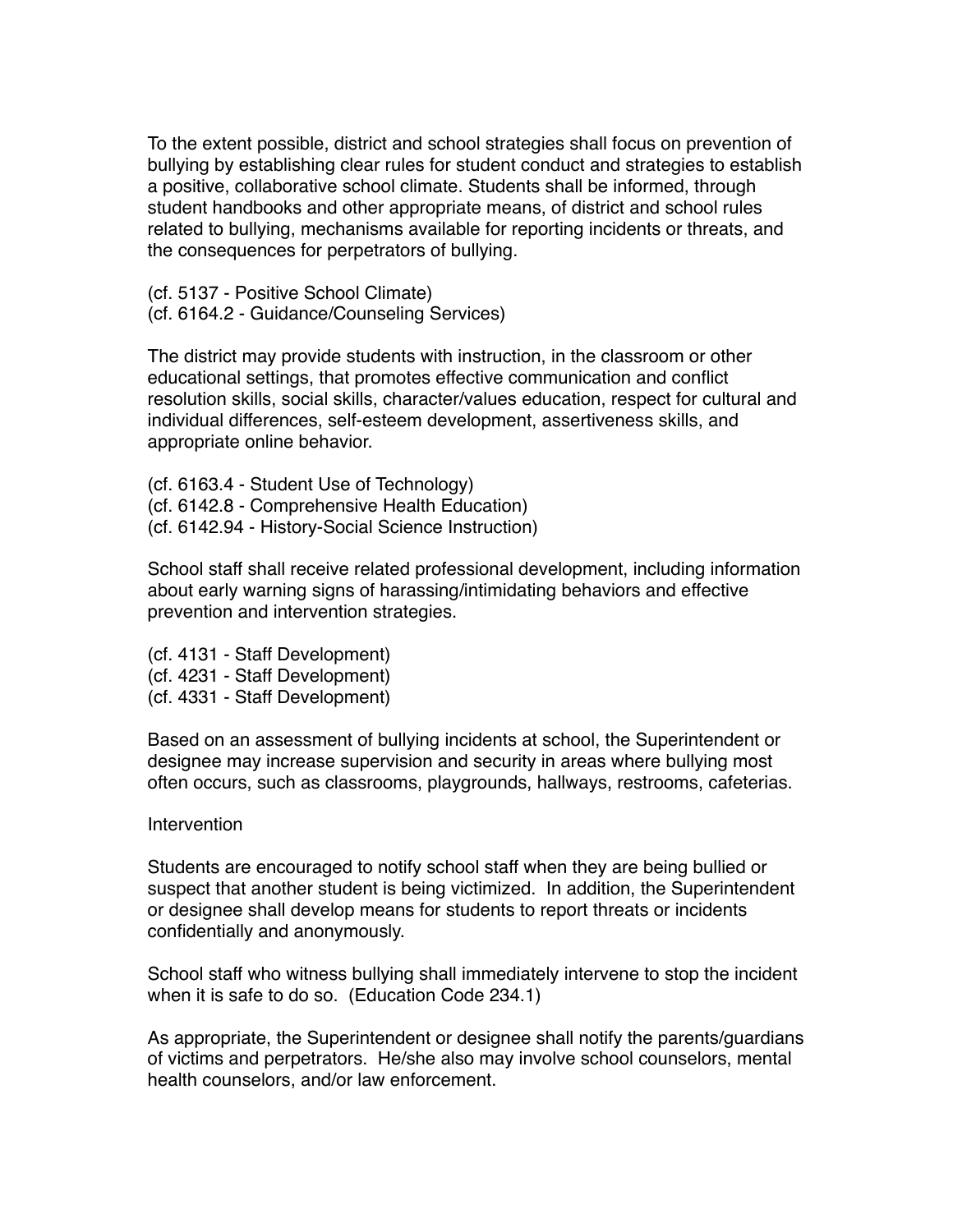Complaints and Investigation

Students may submit to a teacher or administrator a verbal or written complaint of conduct they consider to be bullying. Complaints of bullying shall be investigated and resolved in accordance with site-level grievance procedures specified in AR 5145.7 - Sexual Harassment.

When a student is reported to be engaging in bullying off campus, the Superintendent or designee shall investigate and document the activity and shall identify specific facts or circumstances that explain the impact or potential impact on school activity, school attendance, or the targeted student's educational performance.

When the circumstances involve cyberbullying, individuals with information about the activity shall be encouraged to save and print any electronic or digital messages sent to them that they feel constitute cyberbullying and to notify a teacher, the principal, or other employee so that the matter may be investigated.

If the student is using a social networking site or service that has terms of use that prohibit posting of harmful material, the Superintendent or designee also may file a complaint with the Internet site or service to have the material removed.

## **Discipline**

Any student who engages in bullying on school premises, or off campus in a manner that causes or is likely to cause a substantial disruption of a school activity or school attendance, shall be subject to discipline, which may include suspension or expulsion, in accordance with district policies and regulations.

- (cf. 5138 Conflict Resolution/Peer Mediation)
- (cf. 5144 Discipline)
- (cf. 5144.1 Suspension and Expulsion/Due Process)
- (cf. 5144.2 Suspension and Expulsion/Due Process (Students with Disabilities))
- (cf. 6159.4 Behavioral Interventions for Special Education Students)

Legal Reference: EDUCATION CODE 200-262.4 Prohibition of discrimination 32282 Comprehensive safety plan 35181 Governing board policy on responsibilities of students 35291-35291.5 Rules 48900-48925 Suspension or expulsion 48985 Translation of notices PENAL CODE